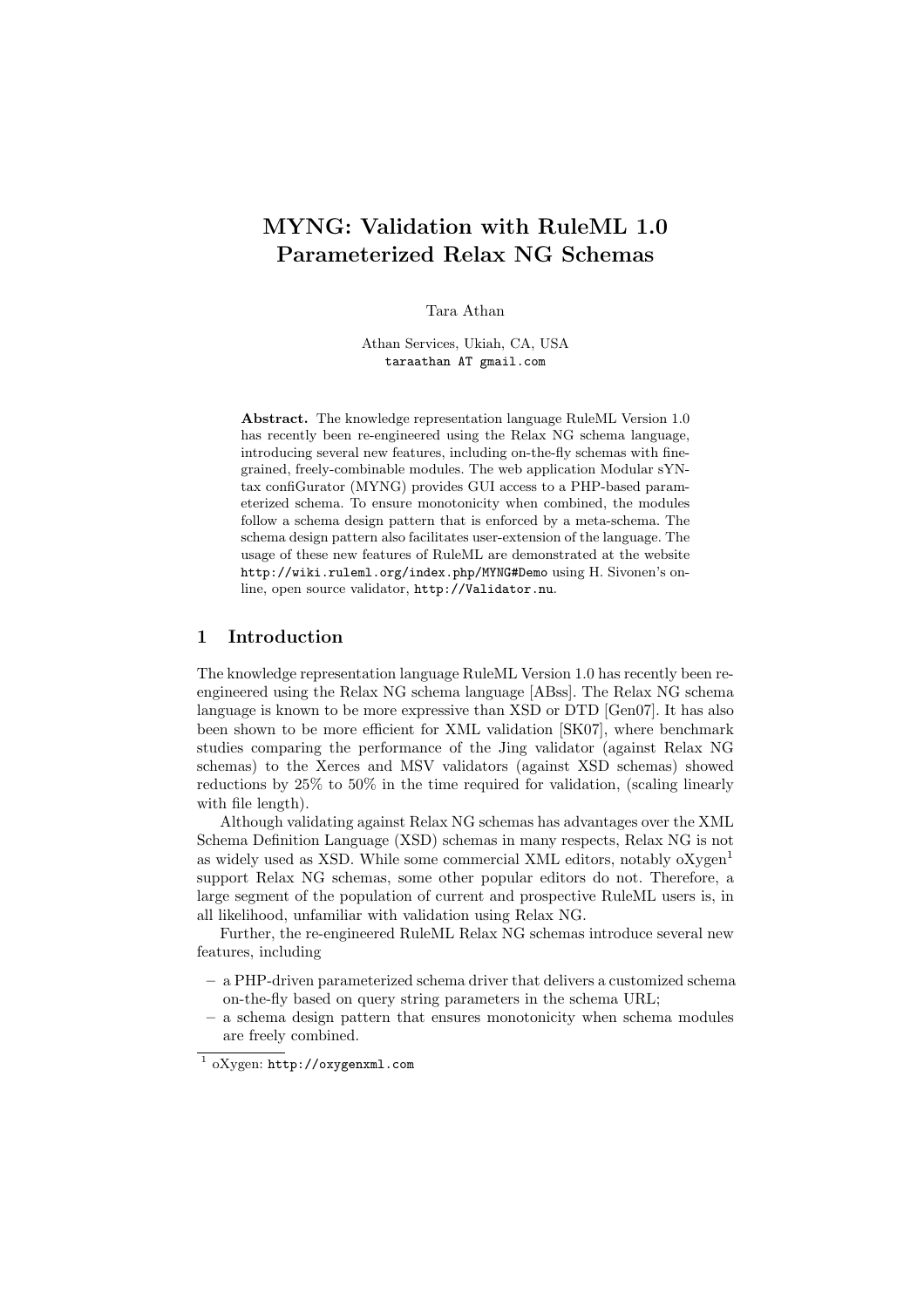Advanced users who wish to fully exploit the customizability and extensibility of the RuleML Relax NG schemas require a thorough understanding of these features.

Therefore we present a demonstration of validation using RuleML 1.0 schemas, beginning with the simplest case based on validation of a pure RuleML instance using a redirected link, progressing to validation of mixed-namespace instances using customized and user-extended schemas, and finishing with validation of Relax NG schemas against a meta-schema defining a schema design pattern.

## 2 Overview of Validator.nu

For this demo, we will make use of Henri Sivonen's Validator.nu<sup>2</sup>, a free validation webservice [Siv07] that can validate an XML instance against schemas, including Relax NG schemas and Namespace-Based Validation Dispatching Language<sup>3</sup>. The validation engine used by Validator.nu is  $\text{Jing}^4$ , an opensource application with command-line interface developed by James Clark, one of the authors of Relax NG [ISO08] itself.

Validator.nu has a simple user interface, allowing the user to specify a single instance document and zero to many schemas. Options include namespace-based filtering, allowing a particular namespace to be ignored by the validator.

# 3 Examples

The following Validator.nu cases may be accessed via links from the RuleML wiki<sup>5</sup>.

#### 3.1 Redirected Links

Example 1 demonstrates an attempt to validate a test RuleML instance in the bindatagroundlog sublanguage with the bindatagroundfact relaxed schema<sup>6</sup>, accessed via a redirected link to the parameterized schema. As expected, the validator finds errors.

The actual URL that is accessed in this example is http://www.ruleml.org/ 1.0/relaxng/schema\_rnc.php?backbone=x1&default=x7&termseq=x2&lng=x1&propo= xf&implies=x6&terms=xf0f&quant=x1&expr=x0&serial=xf. Redirections to the parameterized schema have been implemented for the original fifteen named

<sup>2</sup> Validator.nu: http://validator.nu

<sup>3</sup> NVDL: http://nvdl.org

<sup>&</sup>lt;sup>4</sup> Jing: http://code.google.com/p/jing-trang/<br><sup>5</sup> Validator.nu Links:http://wiki.ruleml.or

 $Links:http://withi.ruleml.org/index.php/MYNG#Validator.nu_$ Examples

<sup>6</sup> See http://ruleml.org/1.0/relaxng/bindatagroundfact\_relaxed.rnc for the most inclusive schema.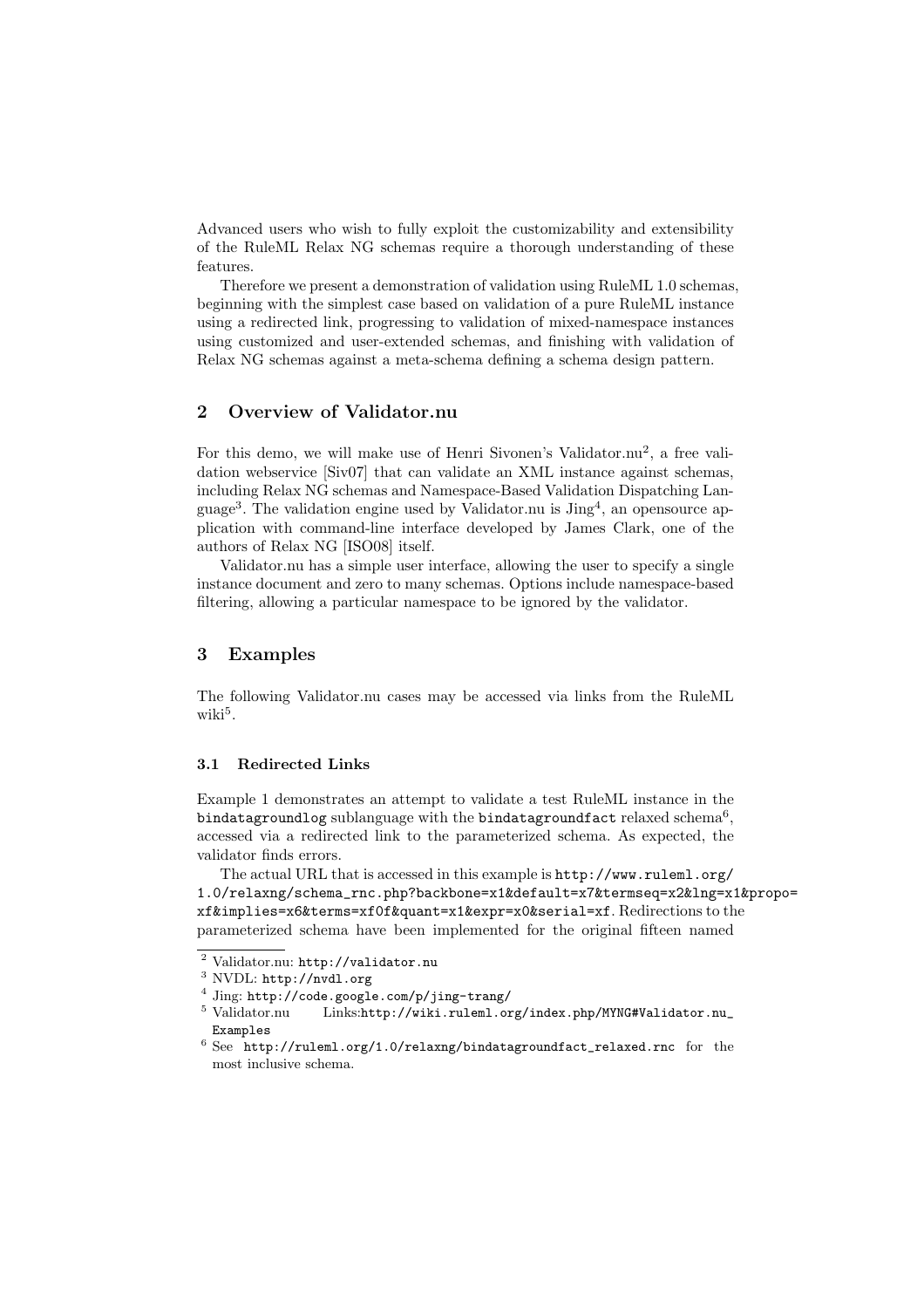RuleML sublanguages in the Deliberation family (except for the SWSL languages), from bindatagroundfact to naffologeq, in both serializations (normal and relaxed form). A complete listing of these redirects is available at the website http://ruleml.org/1.0/relaxng/.

#### 3.2 Direct Links

In example 2, we use a direct link to the PHP-driven parameterized schema for validating a RuleML instance with a foreign namespace element. Any elements or attributes whose names belong to the foreign namespace are ignored by the validator. This mode of validation accepts RuleML that is emebedded in other documents.

## 3.3 NVDL

Example 3 shows the validation of a RuleML instance against an NVDL script that refers to the parameterized schema and also allows arbitrary elements from foreign namespaces. The NVDL script is:

```
<?xml version="1.0" encoding="UTF-8"?>
<rules xmlns="http://purl.oclc.org/dsdl/nvdl/ns/structure/1.0"
 xmlns:a="http://relaxng.org/ns/compatibility/annotations/1.0">
  <namespace ns="http://www.ruleml.org/0.91/xsd">
    <validate
     schema="http://ruleml.org/0.91/relaxng/schema_rnc.php?backbone=x3f&default=x7&
termseq=x7&lng=x1&propo=x3f&implies=x7&terms=xf3f&quant=x7&expr=xf&serial=xf"
     schemaType="application/relax-ng-compact-syntax"/>
  </namespace>
  <anyNamespace>
    \langleallow/\rangle</anyNamespace>
</rules>
```
#### 3.4 Static Schema

There are several reasons why a user may want to validate against a static copy of the RuleML schema, including performance and offline operation. Example 4 demonstrates validation of a RuleML instance against a static copy of the default output of the parameterized schema. The schema may be obtained by two methods:

- use the MYNG GUI<sup>7</sup> to display a direct link to the PHP script, click on the link, and save the output to a file;
- scrape the schema driver displayed on the RuleML MYNG GUI;
- download one of the zip archives, built on-demand for either normal and relaxed form, (see http://ruleml.org/1.0/relaxng/ and extract the schema driver file for any of the named sublanguages;

In all cases, the directory containing the schema driver must also contain the module directory, which is included in both of the zip archives.

<sup>7</sup> MYNG GUI: http://ruleml.org/1.0/myng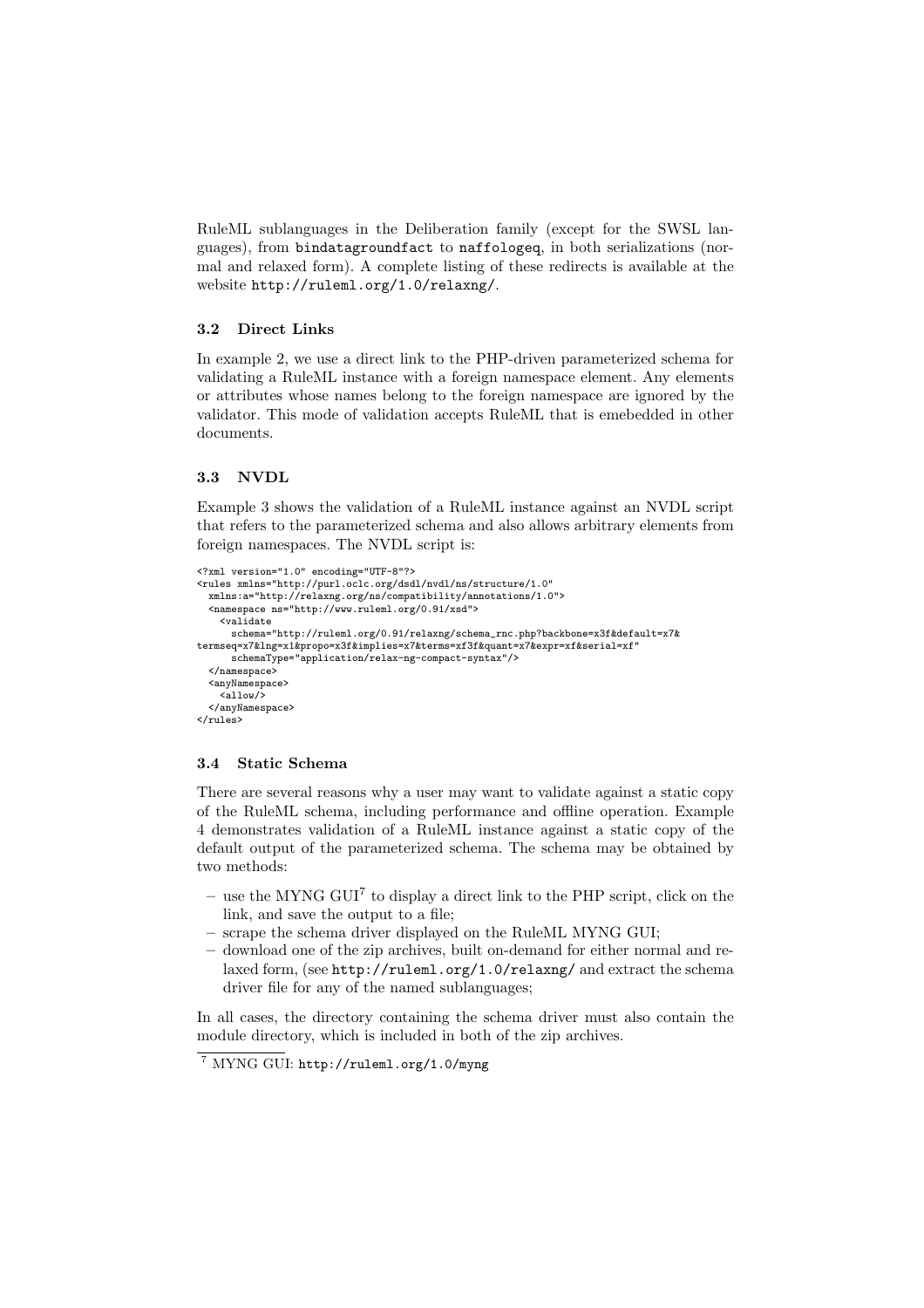#### 3.5 Including Extensions

Users may wish to extend the RuleML syntax, and the Relax NG modular schema was designed to make such extensions as convenient as possible. As a template for such extensions, we show in example 5 the expansion of the RuleML parameterized schema by a Boolean operator for exclusive disjunction.

Four modules were written to implement this extension:

- the definition module<sup>8</sup> contains the definition of new elements;
- $-$  the stripe-skipping module<sup>9</sup> contains the code that allows redundant edge elements to be skipped;
- the dishornlog expressivity module<sup>10</sup> contains the code that makes the extended schema compatible with languages having
- the folog expressivity module<sup>11</sup> contains the code that makes the extended schema compatible with languages having at least the expressive power of first-order logic.

Other modules might be required for some extensions, including:

- specification of different content models for normal and relaxed serializations;
- $-$  specification of different content models for attributes with default values;
- additional expressivity modules if content models change with other levels of expressivity;

The schema driver contains the following include statements:

```
namespace rulemlx = "http://www.ruleml.org/0.91/ext"
include "http://ruleml.org/0.91/relaxng/schema_rnc.php"
include "http://ruleml.org/0.91/relaxng/modules-ext/xor_expansion_module.rnc"
  inherit = rulemlx {start |= notAllowed}
include "http://ruleml.org/0.91/relaxng/modules-ext/xor_stripe_skipping_expansion_module.rnc"
  inherit = rulemlx {start |= notAllowed}
include "http://ruleml.org/0.91/relaxng/modules-ext/xor_dis_expansion_module.rnc"
inherit = rulemlx {start |= notAllowed}
include "http://ruleml.org/0.91/relaxng/modules-ext/xor_fo_expansion_module.rnc"
  inherit = rulemlx {start |= notAllowed}
```
The first statement includes the RuleML language naffologeq with the relaxed serialziation. The second statement includes the required expansion module for the Xor element. The other three statements include optional expansion modules that

- allow the formula edge to be skipped;
- allow the Xor element to appear in the conclusions of implications;
- allow the Xor element to appear in rulebase assertions and retractions.

 $^8$ http://ruleml.org/1.0/relaxng/modules-ext/xor\_expansion\_module.rnc

 $^9$ http://ruleml.org/0.91/relaxng/modules-ext/xor\_stripe\_skipping\_ expansion\_module.rnc

<sup>10</sup> http://ruleml.org/1.0/relaxng/modules-ext/xor\_dis\_expansion\_module.rnc

<sup>11</sup> http://ruleml.org/1.0/relaxng/modules-ext/xor\_fo\_expansion\_module.rnc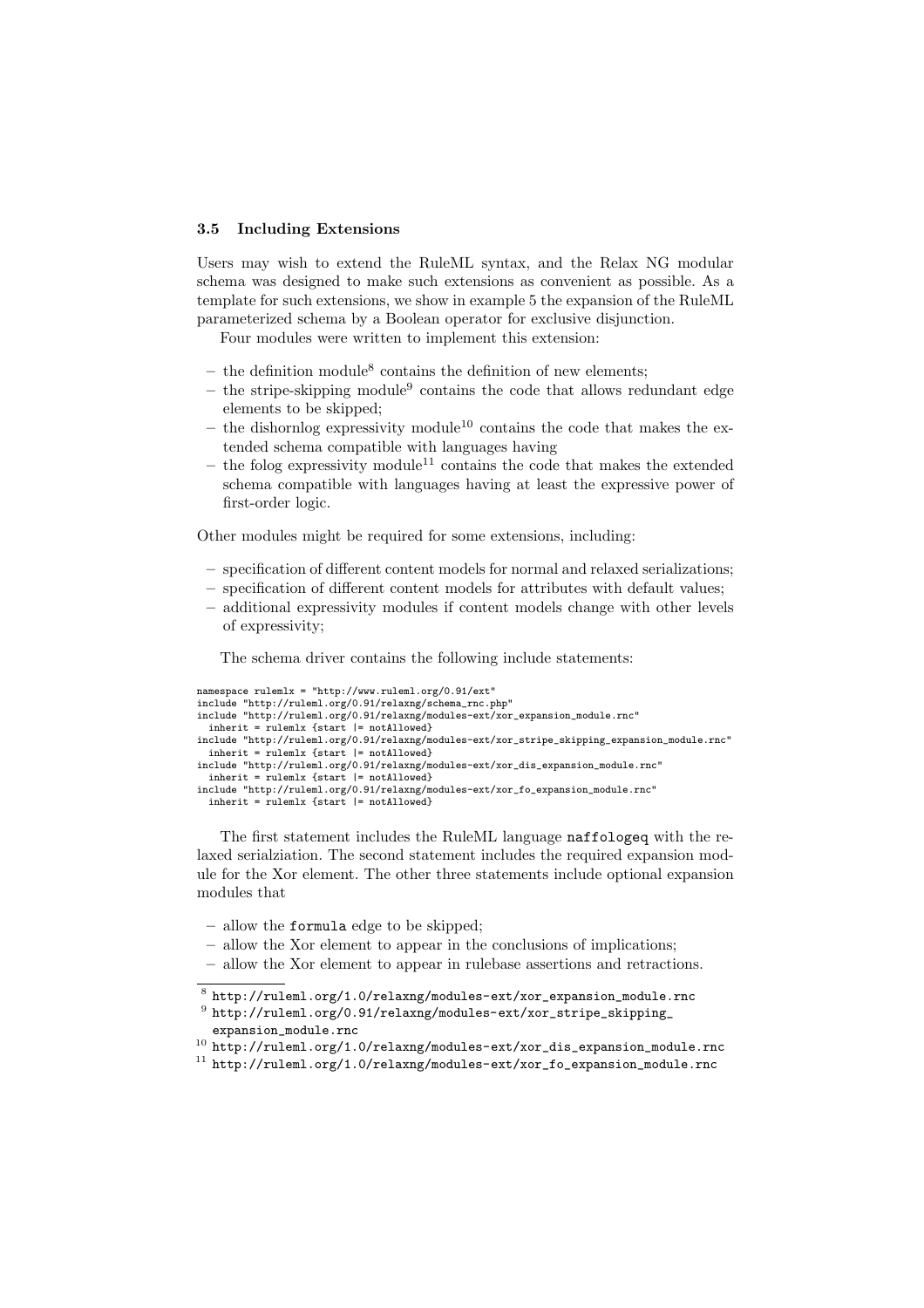### 3.6 In xhtml

In keeping with the original purpose of Validator.nu, which is  $(X)$ HTML5 validation, we demonstrate the validation of RuleML that is embedded in the header section of an xhtml document in Example 6. NVDL is used to validate against three schemas, the xhtml Relax NG schema, the xhtml Schematron restrictions and a RuleML schema.

## 3.7 RNG Schema Validation

In [ABss], a schema design pattern was introduced that ensures monotonicity of the language when modules are freely mixed. Validator.nu can be used to validate a schema in the XML-based Relax NG syntax (RNG) against the metaschema, also in the RNG syntax, that defines the schema design pattern. The meta-schema includes and redefines the standard RuleML schema<sup>12</sup>, restricting the vocabulary of named patterns to three categories based on their suffixes:

- $-$  Choice combine elements: with suffixes
	- ( choice | main | content | value | datatype | sequence | defs )
- $-$  Interleave combine elements: with suffixes
	- ( attlist | header | notallowed )
- $-$  No combine elements: with suffix
	- ( def )

Monotonicity is achieved by restricting patterns in the interleave combine category to be optional [ABss].

#### 3.8 Performance

The greatest part of the execution time of these examples is spent on remote access of the schemas and instance. Thus any XML validation with serious concerns about performance must utilize local copies of the validator and schemas, or use caching, a feature not available in Validator.nu.

#### 4 Conclusion

We have demonstrated a number of examples of instance validation using the RuleML Relax NG schemas, ranging from simple cases to multi-namespace instances, and customized, user-extended schemas. We have also shown how a schema in the XML-based Relax NG syntax may be validated against a custom schema that enforces a schema design pattern.

Because of the limitations of the Validation.nu webservice, there are several uses of these schemas that we are not able to demonstrate here, including

<sup>&</sup>lt;sup>12</sup> Standard Relax NG schema in RNG: http://relaxng.org/relaxng.rng